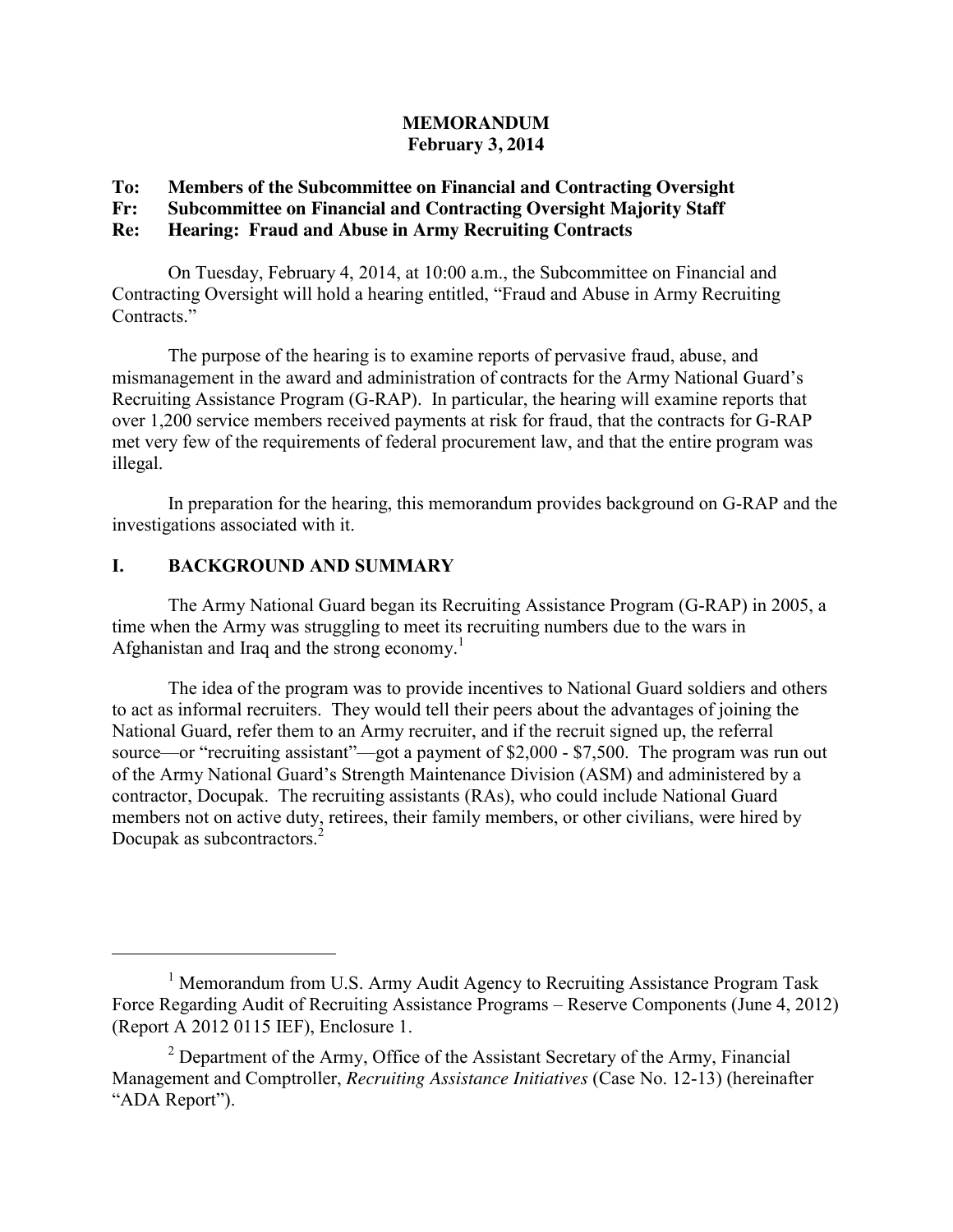In an important way, the program worked. The National Guard paid over \$300 million for more than  $130,000$  enlistments, and began meeting its recruiting goals.<sup>3</sup> The Active Army and Army Reserve force began their own RAPs ("A-RAP" and "AR-RAP", respectively) in 2007 and 2008, though they were much smaller.<sup>4</sup> During the G-RAP program years, almost 40% of National Guard recruits enlisted through G-RAP.<sup>5</sup>

By 2007, the contractor, Docupak, had reported approximately a dozen cases of potential fraud to the Army's Criminal Investigative Command (CID). After investigating and confirming several individual cases of fraud, CID became concerned that there might be a more widespread problem, and requested a program-wide audit by the Army Audit Agency in 2011.<sup>6</sup>

The fraud found by the auditors was so significant that the auditors informed the Army of their initial findings before the audit report was completed. They reported that more than 1,200 recruiters (the large majority from the Army National Guard) were associated with payments that were at a high or medium risk for fraud, and more than 2,000 recruiter assistants had received payments that might be fraudulent. $<sup>7</sup>$ </sup>

Based on the auditors' initial findings, the Army terminated G-RAP and AR-RAP in January 2012 (A-RAP had been discontinued in 2009 for other reasons). When the Secretary of the Army, John M. McHugh, learned of the Army Audit Agency findings in February 2012, he immediately directed further investigations by multiple different Army components, including investigating all recruiters and affiliated recruiting assistants, reviewing all ongoing incentive programs, conducting a procurement management review of RAP, investigating potential Anti-

 $4$  Memorandum from U.S. Army Audit Agency to Director of the Army Staff Regarding Audit of Referral Bonus Programs (Mar. 28, 2013) (Report A 2013 0064 IEF). Under A-RAP, \$5.2 million in electronic payments were made for 2,806 enlistments. Memorandum from U.S. Army Audit Agency to Director of the Army Staff Regarding Audit of Recruiting Assistance Programs – Active Component (Oct. 3, 2012) (Report A 2013 0001 IEF). Under AR-RAP, \$25.9 million in electronic payments were made for 11,893 enlistments. U.S. Army Audit Agency, *Recruiting Assistance Programs – Reserve Components* (June 4, 2012).

 $<sup>5</sup>$  It appears 1.3% of the Active Army recruits during FY2008-2010, 10.4% of the Army</sup> Reserve recruits during FY2007-2012, and 38% of National Guard recruits during FY2005-2012 enlisted through the RAP programs. It is important to note, however, that even within these percentages, some of these people would have enlisted during those years anyway, without RAP programs. E-mail from Office of the Chief Legislative Liaison, Headquarters, Department of the Army to Financial and Contracting Oversight Subcommittee Staff (Jan. 31, 2014).

<sup>6</sup> Memorandum from U.S. Army Audit Agency to Director of the Army Staff Regarding Referral Bonus Programs (Mar. 28, 2013) (Report A 2013 0064 IEF).

<sup>7</sup> Memorandum from U.S. Army Audit Agency to Recruiting Assistance Program Task Force Regarding Audit of Recruiting Assistance Programs – Reserve Components (June 4, 2012) (Report A 2012 0115 IEF).

 <sup>3</sup> U.S. Army Audit Agency, *Recruiting Assistance Programs – Reserve Components* (June 4, 2012).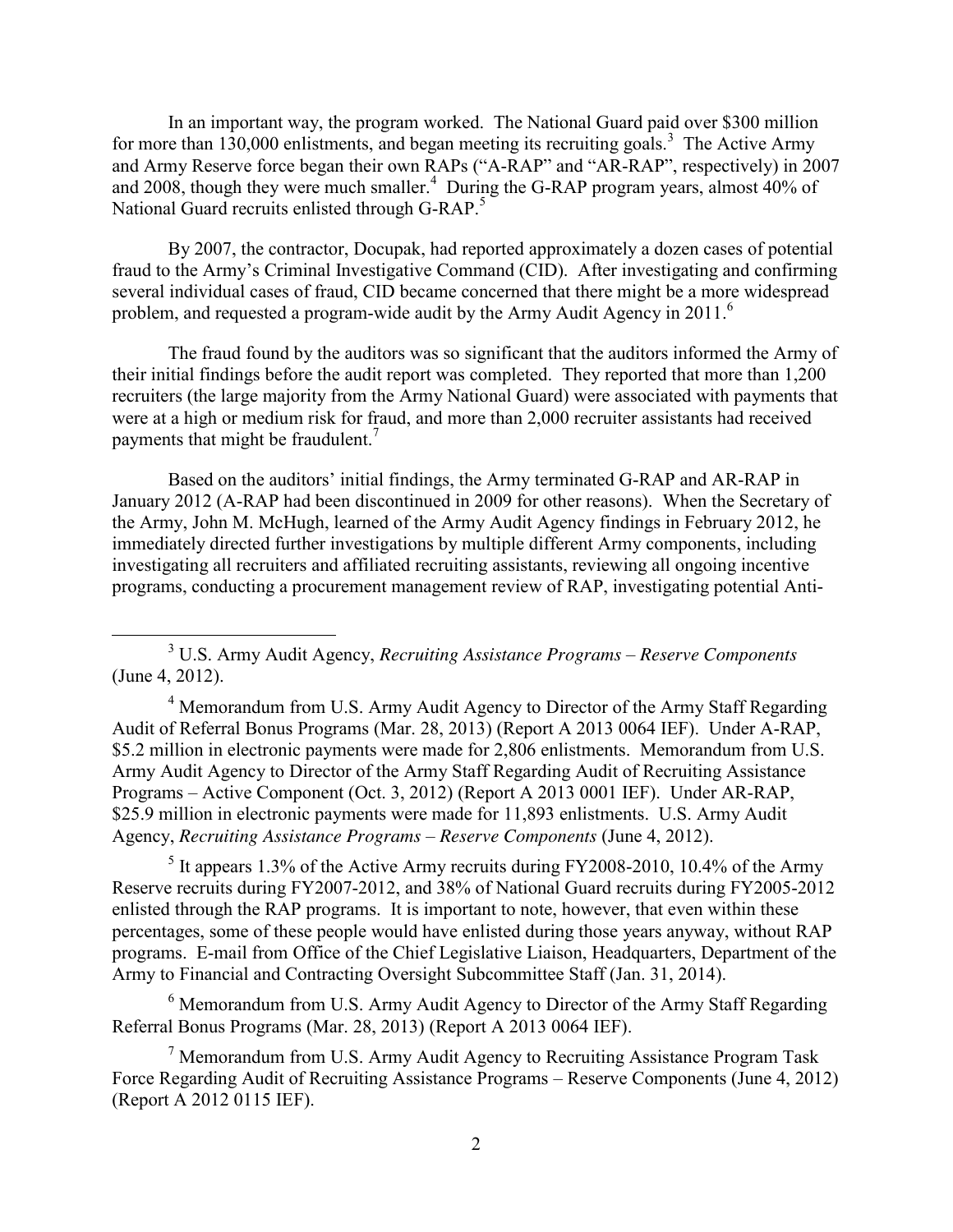Deficiency Act violations, reviewing any senior official misconduct, and conducting further audits RAP programs and contracts.<sup>8</sup>

Since the first cases were reported to CID, the RAP fraud cases have grown to become one of the largest fraud investigations that CID has ever conducted, both in terms of the sheer volume of fraud and the number of participants.<sup>9</sup> Approximately 200 CID agents, with the assistance of the Army Audit Agency, have begun a review of all 106,364 individuals who received money from RAP. CID estimates that its investigations will continue until 2016.<sup>10</sup>

The Army Auditor General and the Assistant Secretary of the Army (Acquisition, Logistics and Technology) investigated whether the award and administration of the G-RAP contracts met federal procurement standards. They concluded that the G-RAP contracts met very few of the requirements of the Federal Acquisition Regulation (FAR). In addition, the lack of contract management and oversight contributed to the creation of an environment in which widespread fraud could occur.<sup>11</sup>

Finally, the Army determined that G-RAP violated the Anti-Deficiency Act (ADA) and as a result, was illegal. Because Congress had placed limits on the bonuses the Army could pay to encourage the referral of new recruits, the Army found that payments made through the program violated the ADA. The Army concluded that the total RAP-related ADA violations amounted to  $$386$  million.<sup>12</sup>

The Army's findings have not previously been made public, or made available to the program's managers or contractor. Each has noted the difficulty of defending G-RAP without knowing fully what has been alleged or investigated. Each has acknowledged fraud in the program, but stated that amounts reported in the media have been exaggerated. Each has also stated that the program was critical to meeting wartime enlistment goals in an extremely

 $10$  Briefing by U.S. Army Criminal Investigative Command to Financial and Contracting Oversight Subcommittee Staff (Jan.15, 2014); E-mail from Office of the Chief Legislative Liaison, Headquarters, Department of the Army to Financial and Contracting Oversight Subcommittee Staff (Jan. 7, 2014).

<sup>11</sup> Subcommittee on Financial and Contracting Oversight, Interview of Bruce Miller and Suzanne Pierce, U.S. Army Audit Agency (Jan. 16, 2014); Deputy Assistant Secretary of the Army (Procurement), *Procurement Management Review of the National Guard Bureau* (Apr. 22, 2013).

<sup>&</sup>lt;sup>8</sup> Memorandum from the Secretary of the Army Regarding Review, Investigation and Corrective Action—Active Army and Army Reserve Component Recruiting Assistance Programs (Feb. 9, 2012).

<sup>&</sup>lt;sup>9</sup> Briefing by U.S. Army Criminal Investigative Command to Financial and Contracting Oversight Subcommittee Staff (Jan.15, 2014).

<sup>&</sup>lt;sup>12</sup> ADA Report.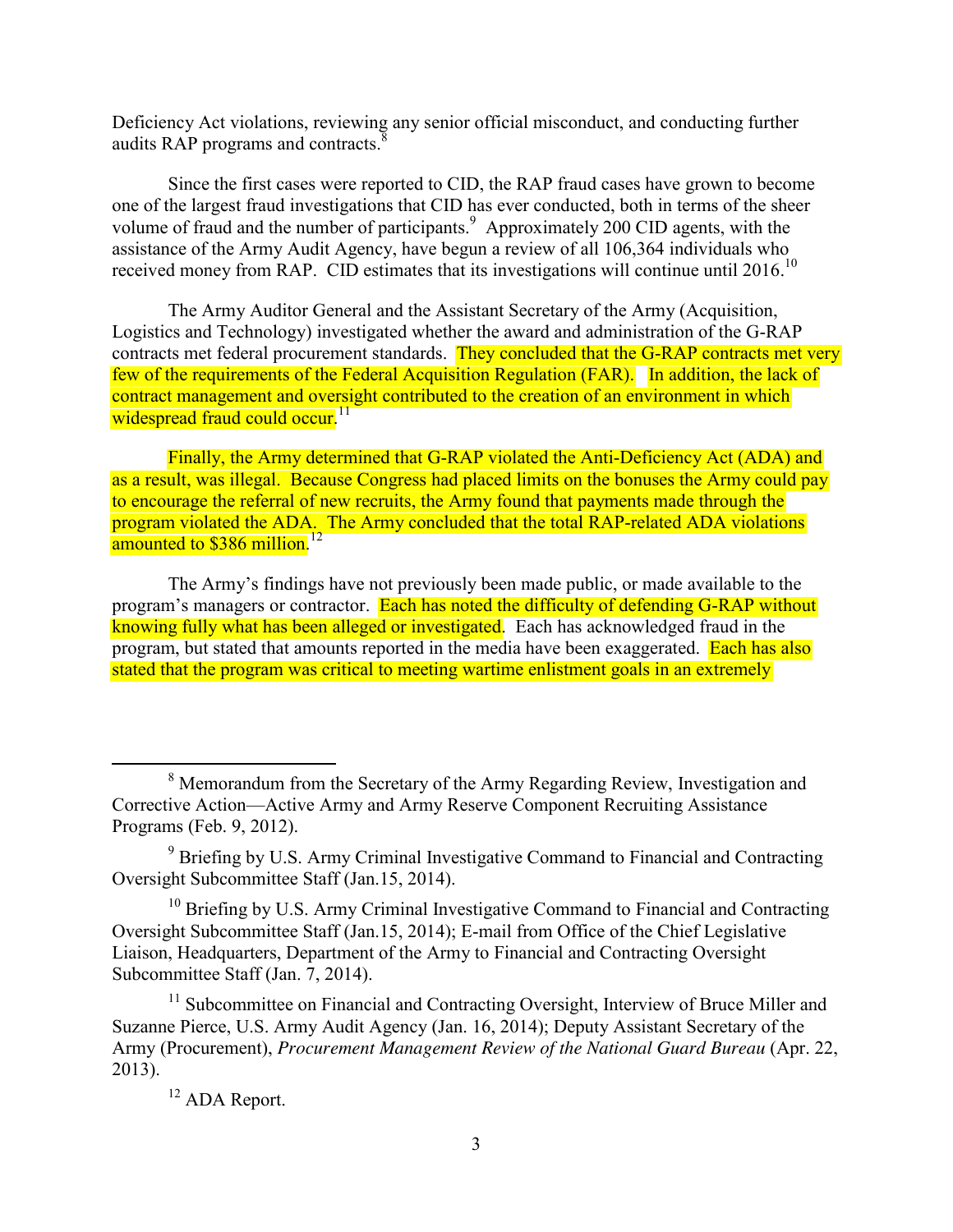challenging recruiting environment, and that any flaws with the program should be understood in that context. $13$ 

## **II. FRAUD IN THE RECRUITING ASSISTANCE PROGRAMS**

The majority of RAP fraud involved Army recruiters. As designed, G-RAP specifically prohibited recruiters from registering as recruiting assistants or receiving payments because recruiting new enlistees was already part of the recruiters' regular duties, and under the RAP programs, a recruiter's role was simply to process the enlistees that recruiting assistants referred to them. However, many recruiters found ways to obtain RAP payments. For example, one scheme involved two recruiters who coerced a subordinate into registering as a recruiting assistant. The recruiters provided the recruiting assistant all the names of the recruits who were coming through their doors, and the recruiters then split the incentive money with the recruiting assistant. Other recruiters simply registered an unwitting person as a recruiting assistant, then substituted their own bank account for the direct deposit incentive payments.<sup>14</sup>

Other RAP fraud involved recruiting assistants. Often, the prohibited conduct was using a nominee's personal information without their consent. For example, a school principal or guidance counselor would register as a recruiting assistant and enter large numbers of their students as nominees without their permission.<sup>15</sup> Some recruiters also simply ignored the registration prohibition and just registered themselves as recruiting assistants.

# **A. 2011 Audit Indicates Widespread Fraud**

In 2011, CID had accumulated enough cases to believe the fraud might be widespread. At CID's request, the Army Audit Agency conducted a program-wide audit of G-RAP and AR-RAP (by this time, A-RAP had been discontinued). To date, the Army Audit Agency and CID have identified 16,480 G-RAP participants and 5,987 AR-RAP participants who are associated with payments that were at a high or medium risk for fraud.<sup>16</sup>

<sup>&</sup>lt;sup>13</sup> Subcommittee on Financial and Contracting Oversight, Interview of Lt. Gen. Clyde A. Vaughn (ret.) (Jan. 28, 2014); Subcommittee on Financial and Contracting Oversight, Interview of Col. Michael L. Jones (ret.) (Jan. 27, 2014); Subcommittee on Financial and Contracting Oversight, Interview of Philip Crane (Jan. 15, 2014).

<sup>&</sup>lt;sup>14</sup> Briefing by U.S. Army Criminal Investigative Command to Financial and Contracting Oversight Subcommittee Staff (Jan.15, 2014); Briefing by U.S. Army Audit Agency to Financial and Contracting Oversight Subcommittee Staff (Jan. 16, 2014).

<sup>&</sup>lt;sup>15</sup> Briefing by U.S. Army Criminal Investigative Command to Financial and Contracting Oversight Subcommittee Staff (Jan.15, 2014).

<sup>&</sup>lt;sup>16</sup> Memorandum from U.S. Army Audit Agency to Recruiting Assistance Program Task Force Regarding Audit of Recruiting Assistance Programs – Reserve Components (June 4, 2012) (Report A-2012-0115-IEF); E-mail from Office of the Chief Legislative Liaison, Headquarters, Department of the Army to Financial and Contracting Oversight Subcommittee Staff (Jan. 31, 2014).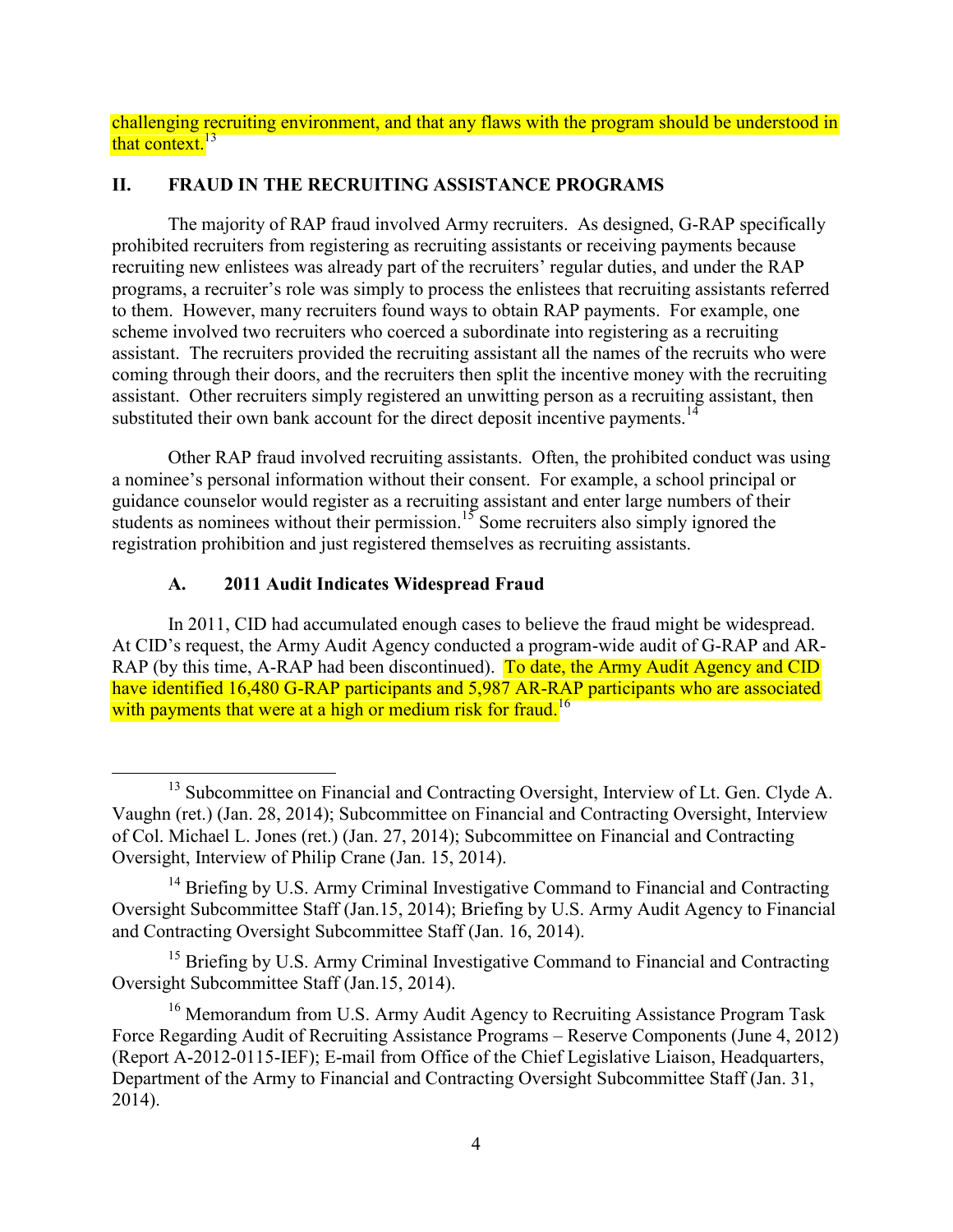"High risk" cases include payments with a very high likelihood of fraud, including payments to recruiters (who were ineligible to participate in the program). "Medium risk" cases include payments which have a strong likelihood of fraud, including payments to recruiting assistants who used nominee's information without consent.<sup>17</sup> CID estimates the total amount fraudulently paid was over \$29 million, almost 10% of all RAP payments (\$339 million) made at the time of the audit. $18$ 

The Army Audit Agency determined that there were inadequate internal controls to prevent fraud in G-RAP. The Army Audit Agency identified 12 key controls (for example, whether the recruiting assistant was eligible to participate in the program) and took a statistical sample of payments to evaluate the overall effectiveness of these controls. For 88% of the payments sampled, at least one key control was not in place or operating effectively.<sup>19</sup> The Army Audit Agency noted that one control that did work was that no G-RAP payment was made without verifying that an actual person had enlisted.<sup>20</sup>

## **B. Ongoing Criminal Investigations**

After the audit, CID began a systemic review of all 106,364 individuals who received money from RAP. While CID, with the assistance of the Army Audit Agency, has cleared most of these individuals, they have more than 20,000 individuals still awaiting a preliminary investigation. $21$ 

CID's review began with more than 7,621 officers. As of November 2013, more than 7,000 of these officers were still under review and 204 are under investigation. To date, CID has "titled" 110 officers, meaning that it has enough information to believe that they have committed a crime. When a person is titled, all favorable personnel actions are suspended (such as promotion, training, etc.) as well as all security clearances, although it does not appear that

 $17$  U.S. Army Audit Agency, Recruiting Assistance Programs – Reserve Components (June 4, 2012).

<sup>&</sup>lt;sup>18</sup> E-mail from Office of the Chief Legislative Liaison, Headquarters, Department of the Army to Financial and Contracting Oversight Subcommittee Staff (Jan. 30, 2014).

<sup>&</sup>lt;sup>19</sup> Memorandum from U.S. Army Audit Agency to Recruiting Assistance Program Task Force Regarding Audit of Recruiting Assistance Programs – Reserve Components (June 4, 2012) (Report A-2012-0115-IEF).

 $^{20}$  *Id*.

<sup>&</sup>lt;sup>21</sup> Briefing by U.S. Army Criminal Investigative Command to Financial and Contracting Oversight Subcommittee Staff (Jan.15, 2014).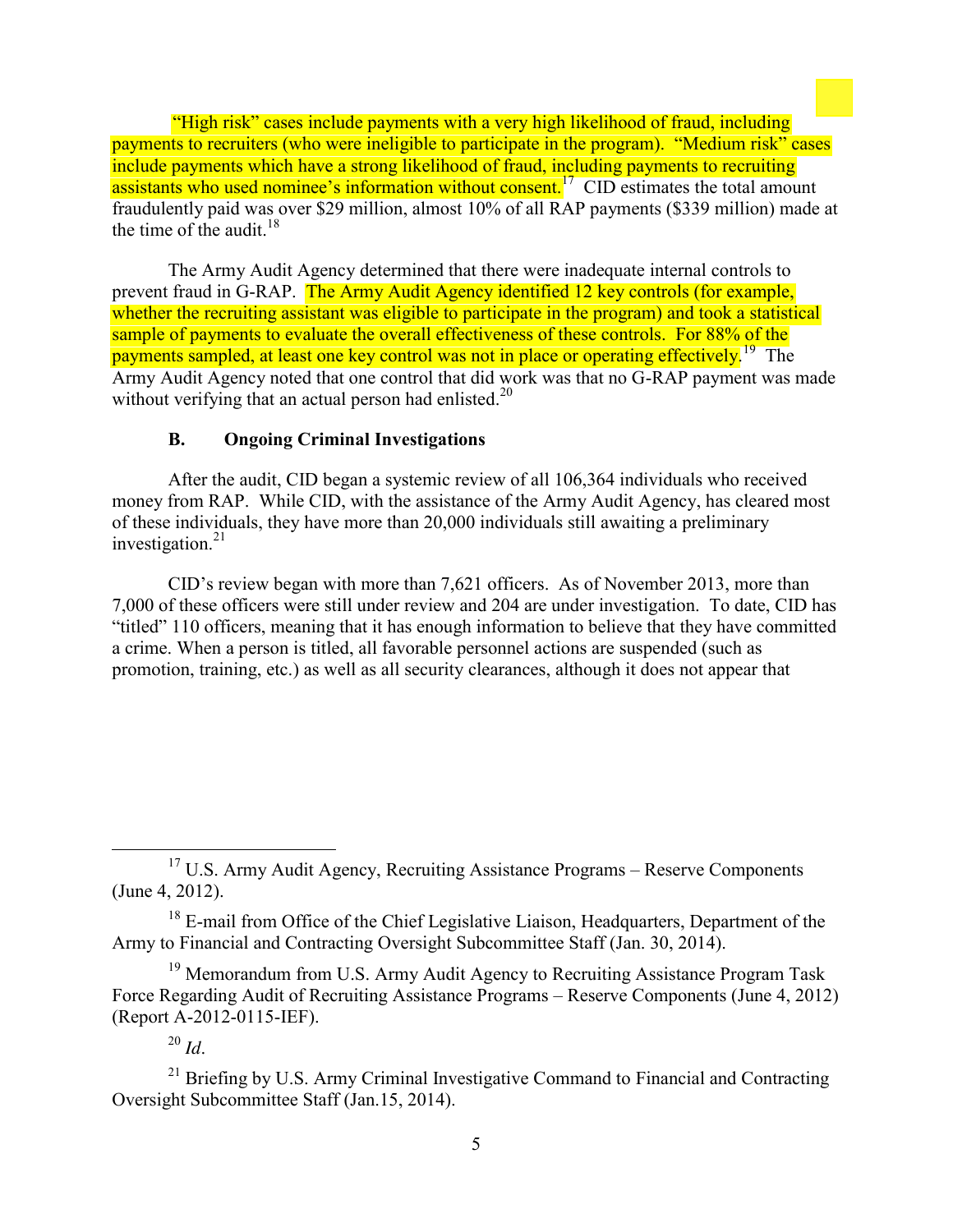military benefits are impacted.<sup>22</sup> The most senior officer titled in the RAP investigation was a Major General.<sup>23</sup>

The top five recipients of RAP money were all paid over \$100,000. The top recipient, who received \$274,500, is currently being prosecuted. The third highest recipient, who received \$208,500 in RAP payments, pleaded guilty. Investigations into the other top recipients of RAP payments are ongoing.<sup>24</sup>

As of January 2014, CID's ongoing reviews have resulted in a total of 559 criminal investigations involving 1,219 individuals. 104 of these individuals have been held accountable through either the courts or through administrative action by the Army.<sup>25</sup> Under prosecutions by the Department of Justice, at least two of those convicted for G-RAP fraud have been sentenced to up to four years and 9 months in jail.<sup>26</sup> Prosecution of the cases has been limited by the fiveyear statute of limitations for some fraud cases, including that of the Major General mentioned above. 27

To date, individuals have been ordered to pay the government a total of \$936,683 in restitution. The actual amount received is not known at this time.<sup>28</sup> Outside of criminal

<sup>24</sup> Letter from Secretary McHugh to Chairman McCaskill (Nov. 14, 2013), Enclosure 2.

 $25$  E-mail from Office of the Chief Legislative Liaison, Headquarters, Department of the Army to Financial and Contracting Oversight Subcommittee Staff (Jan. 30, 2014).

 $26$  In addition to federal prosecution, some states have also been prosecuting G-RAP fraud cases, although it is spotty and CID is not aware of all of the states that are doing so or the scope of those prosecutions. Briefing by U.S. Army Criminal Investigative Command to Financial and Contracting Oversight Subcommittee Staff (Jan.15, 2014).

 $27$  Some prosecutors toll the statute of limitations when the RAP investigation started, others believe it is when the final incentive payment was received, and still others believe it is when Docupak paperwork was submitted for payment in a case. In addition, federal law suggests that the statute of limitations for fraud committed during wartime does not begin to toll until the end of the conflict. In the case of Afghanistan, the conflict is still ongoing. Briefing by U.S. Army Criminal Investigative Command to Financial and Contracting Oversight Subcommittee Staff (Jan.15, 2014).

<sup>28</sup> E-mail from Office of the Chief Legislative Liaison, Headquarters, Department of the Army to Subcommittee Staff (Jan. 30, 2014).

 $^{22}$  E-mail from Office of the Chief Legislative Liaison, Headquarters, Department of the Army to Financial and Contracting Oversight Subcommittee Staff (Jan. 31, 2014).

<sup>&</sup>lt;sup>23</sup> Letter from Secretary McHugh to Chairman McCaskill (Nov. 14, 2013), Enclosure 2; Briefing by U.S. Army Criminal Investigative Command to Financial and Contracting Oversight Subcommittee Staff (Jan. 15, 2014).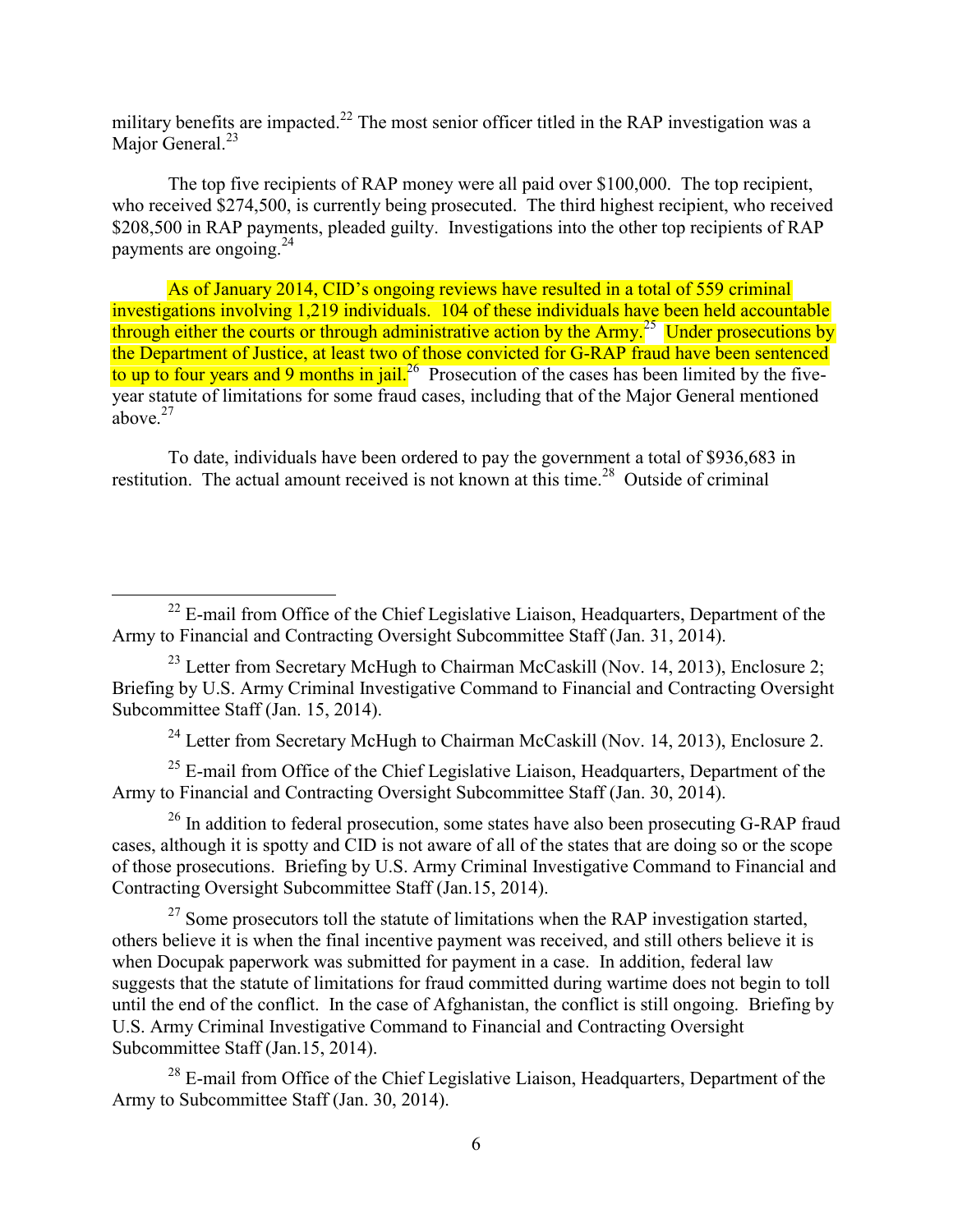prosecutions, however, CID is also able to retrieve some of the fraudulently paid money through the Defense Finance and Accounting Services (DFAS), the Army's disbursing office.<sup>29</sup>

# **III. G-RAP CONTRACTING ISSUES**

The award, management, and oversight of the G-RAP contracts failed to comply with contracting regulations. One auditor told the Subcommittee staff that the G-RAP contracts met almost none of the Federal Acquisition Regulation (FAR) requirements.<sup>30</sup> According to auditors, the contract problems resulted in part because the Army National Guard's Strength Maintenance Division (ASM), the organization within the National Guard responsible for G-RAP, exercised undue command influence. ASM directed the contracting office to implement and continue the program rather than follow procurement regulations. Senior Army National Guard officers were able to do so because the organizational structure of the Bureau did not shield contracting officers from such directions and because the contracting officers were overworked and undertrained. $31$ 

# **A. G-RAP Contracts Failed to Comply with Law and Regulations**

The G-RAP program was administered by a contractor, Docupak, under three separate contracts between its launch in 2005 and termination in 2012. G-RAP began as several task orders in 2005 under an existing marketing services contract. After the program hit its contract ceiling in 2007, it was continued under a relatively brief bridge contract before a new, long-term contract was signed later that year.

The Army Audit Agency and the Office of the Deputy Assistant Secretary of the Army (Procurement) reviewed the G-RAP contracting process's compliance with the FAR and best practices. Each published 50-plus page reports filled with deficiencies in the contracting process for each of these contracts, including the failure to adequately plan, award, manage, and oversee the contracts. The National Guard Bureau also failed to obtain sufficient legal reviews for any of the G-RAP contracts awarded to Docupak. A proper review might have informed the National Guard Bureau that the payment of recruit referral bonuses, according to the Office of the

<sup>&</sup>lt;sup>29</sup> Briefing by U.S. Army Criminal Investigative Command to Financial and Contracting Oversight Subcommittee Staff (Jan.15, 2014).

<sup>&</sup>lt;sup>30</sup> Briefing by U.S. Army Audit Agency to Financial and Contracting Oversight Subcommittee Staff (Jan. 16, 2014).

<sup>31</sup> U.S. Army Audit Agency, *Contracts for the Guard Recruiting Assistance Program*, (Aug. 1, 2013) (Report A-2013-0128-MTH) (hereinafter "Army Audit Agency G-RAP Contract Audit"); Department of the Army, Office of the Deputy Assistant Secretary of the Army (Procurement), *Procurement Management Review of Recruiting Assistance Programs* (Dec. 4, 2012) (hereinafter "Procurement Management Review of RAPs").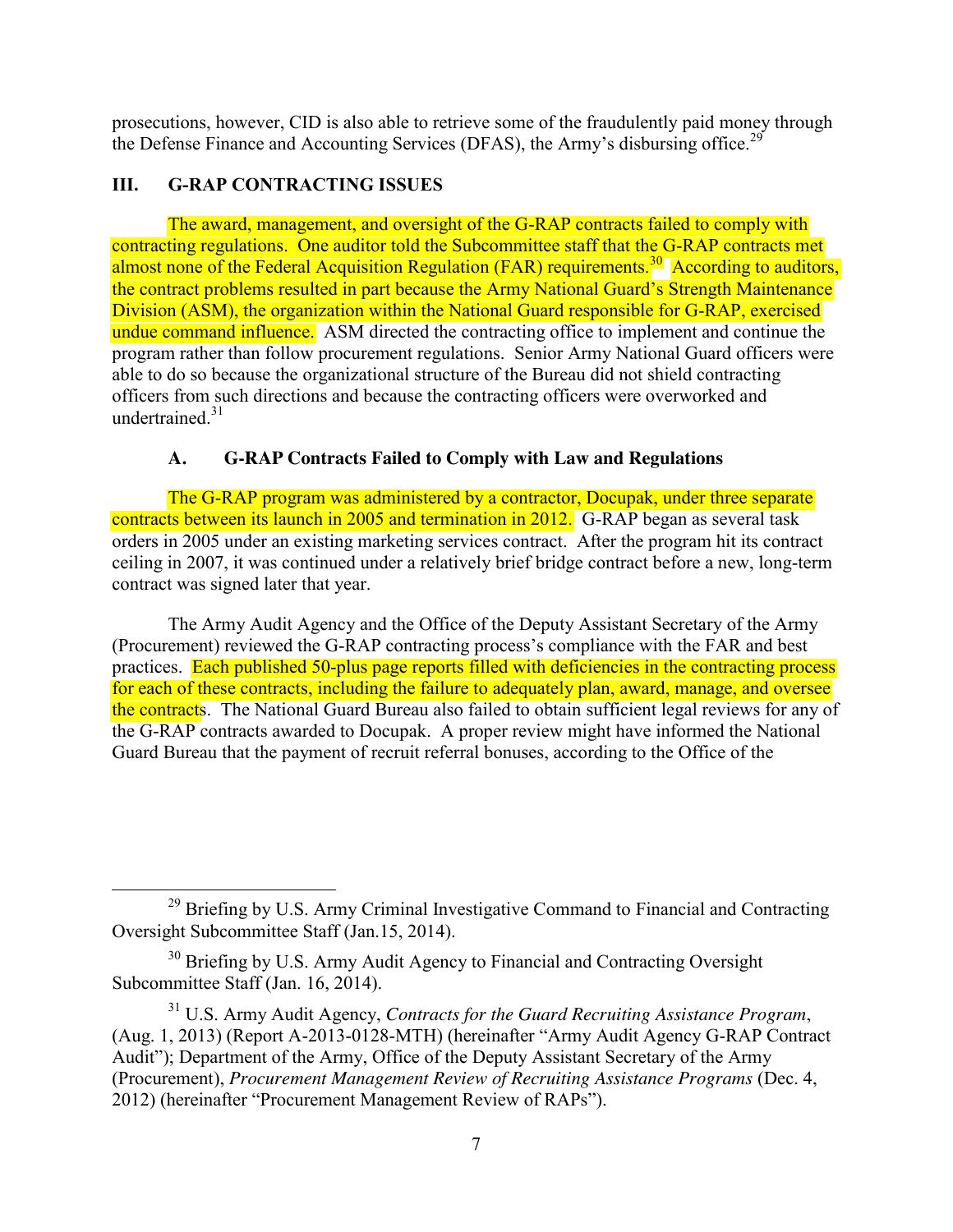Assistant Secretary (Manpower and Reserve Affairs) is an inherently governmental function, and could not be outsourced to a contractor.<sup>32</sup>

Other major deficiencies with the contracts include:

*Deficiencies in G-RAP Procurement Planning and the 2005 Contract* 

- There is no evidence that the National Guard Bureau conducted any market research before contracting with Docupak to run G-RAP, even though approximately 15 other companies performed similar types of "lead generator" services.<sup>33</sup>
- The National Guard awarded the G-RAP work to Docupak as a task order under an existing contract for marketing services, which was not permissible under the scope of the contract.<sup>34</sup>
- The National Guard Bureau failed to negotiate the contractor's fee. Instead, the National Guard Bureau simply accepted Docupak's billing of \$345 for each referral, which amounted to a  $16.5\%$  fee for the contractor.<sup>35</sup> This was a carryover from the existing marketing contract's 16.5% "material handling fee," even though no materials were involved in the G-RAP program. As a result, the National Guard Bureau inappropriately paid  $$9.276.630$  to the contractor.<sup>36</sup>

*Deficiencies in the 2007 'Bridge' Contract* 

- The National Guard waited until March 2007 to solicit, evaluate and award a new, \$450 million contract for G-RAP, despite knowing that they were running out of money under the 2005 task order.<sup>37</sup>
- Faced with a pause in G-RAP, the National Guard Bureau improperly awarded a "bridge" contract to Docupak without competition.<sup>38</sup>

<sup>37</sup> *Id*.

<sup>38</sup> The Federal Acquisition Regulation does not permit insufficient planning as a justification for using a sole-source contract. *Id*.

<sup>&</sup>lt;sup>32</sup> Memorandum from Deputy Assistant Secretary of the Army (Force Management, Manpower and Resources) to the Deputy Assistant Secretary of the Army (Military Personnel) (May 18, 2012); *see also* Army Audit Agency G-RAP Contract Audit.

<sup>&</sup>lt;sup>33</sup> Procurement Management Review of RAPs.

<sup>&</sup>lt;sup>34</sup> Army Audit Agency G-RAP Contract Audit.

<sup>&</sup>lt;sup>35</sup> *Id.* Had the National Guard Bureau followed proper procedures for using a cost-plusfixed-fee contract, a statutory cap on the fee amount of 10 percent of the contract's cost would have applied. *Id.* 

<sup>36</sup> *Id*.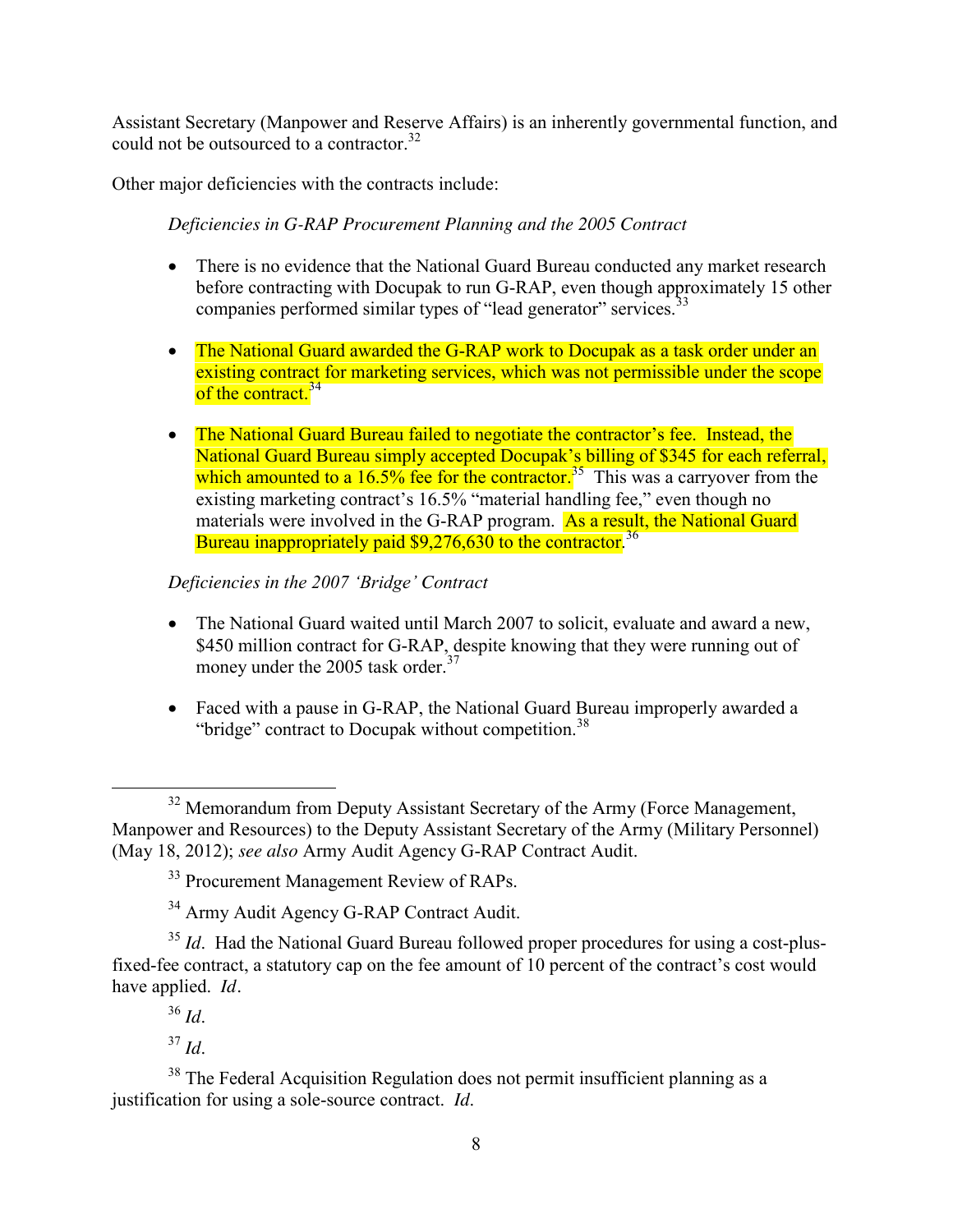## *Deficiencies in the 2007 G-RAP Contract*

- The National Guard Bureau permitted Docupak to both assist with the development of the Statement of Objectives for the 2007 G-RAP contract and bid (and win) the contract. 39
- The Statement of Objectives for the 2007 G-RAP contract improperly included criteria that focused on objectives for choosing a contractor, rather than objectives for the program. By focusing on past-performance and familiarity with G-RAP, the Statement of Objectives likely deterred other contractors from bidding on the contract. $40$
- The Source Selection Evaluation Board evaluated bid proposals against criteria that weren't disclosed in the solicitation, creating an unfair advantage for Docupak. The Board also only included personnel from the ASM division on the board, also likely creating an unfair advantage for Docupak.<sup>41</sup>
- The National Guard Bureau's Principal Assistant Responsible for Contracting (PARC) and the Head of Contracting Activity (HCA) failed to conduct the required reviews before the contract was awarded.<sup>42</sup>

The former National Guard contracting officer who signed the 2005 contract, Kay Hensen, is now an employee of Docupak.<sup>43</sup> While Army investigators have not identified any wrongdoing by Docupak, they do not dispute that in many cases, Docupak should have been aware of the contracting irregularities.<sup>44</sup>

## **B. Lack of Management and Oversight**

Lack of management and oversight of the contract contributed to the creation of an environment in which widespread fraud could occur and continue. First, according to the auditors, National Guard Bureau officials were aware of the significant risk for fraud related to the program. Despite that fact, neither ASM nor the contracting officials implemented the required quality assurance plans for any of the three contracts.<sup>45</sup>

<sup>44</sup> Briefing by U.S. Army Audit Agency to Financial and Contracting Oversight Subcommittee Staff (Jan.16, 2014).

<sup>45</sup> Army Audit Agency G-RAP Contract Audit; Procurement Management Review of RAPs.

<sup>&</sup>lt;sup>39</sup> Procurement Management Review of RAPs.

<sup>40</sup> Army Audit Agency G-RAP Contract Audit.

 $^{41}$  *Id*.

 $^{42}$  *Id.* 

<sup>&</sup>lt;sup>43</sup> Subcommittee on Financial and Contracting Oversight, Interview of Kay Hensen (Jan. 27, 2014).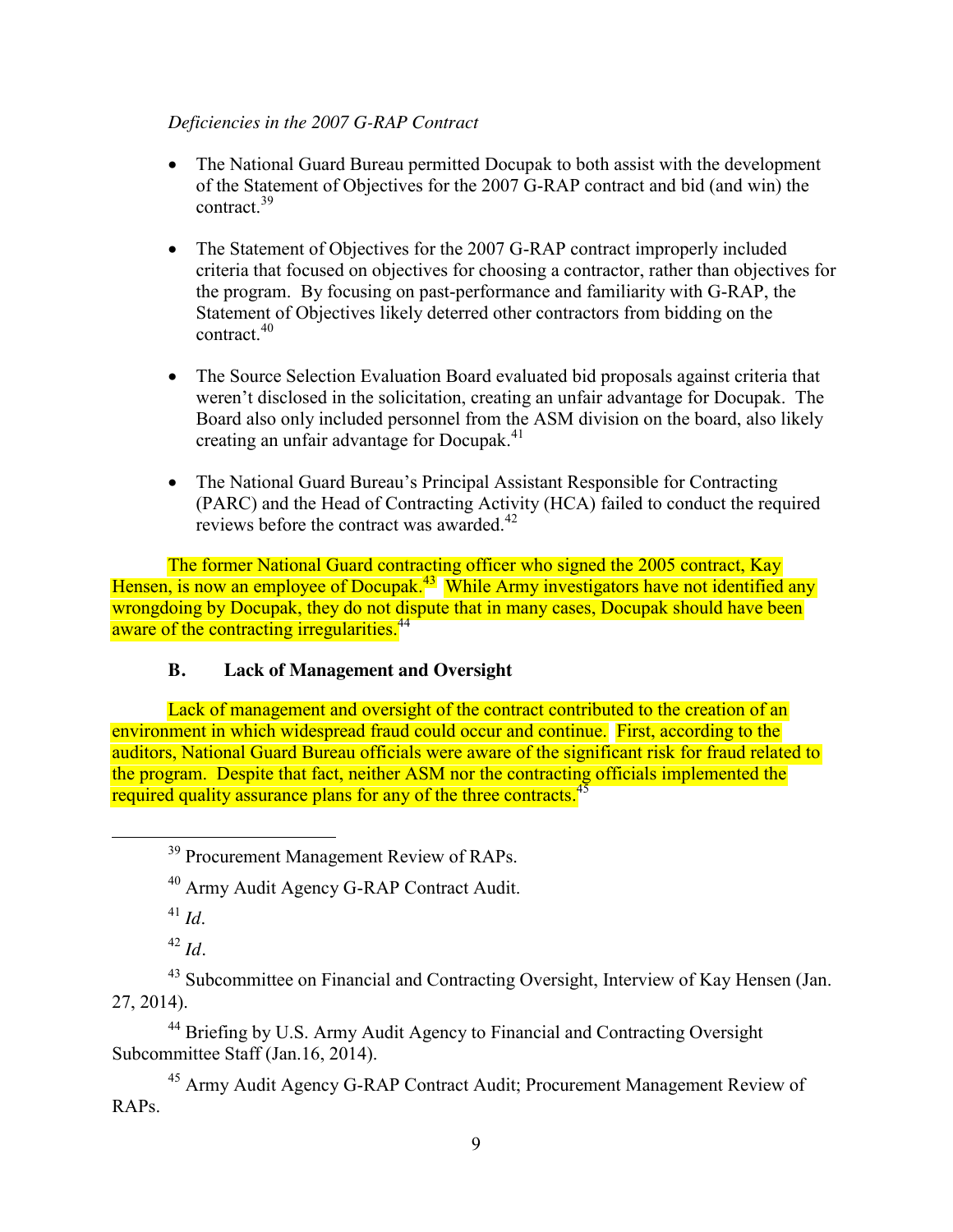The auditors also found no evidence that the contracting officer's representatives (CORs) at ASM performed any oversight, or even knew how to monitor contractor performance or conduct inspections. Most of the CORs told auditors that they thought oversight was the contractor's responsibility.<sup>46</sup>

In addition, no contracting official ever learned that there were reports of fraud occurring in the program until after the Army audit. Although the contractor, CID, and ASM were aware of the reports of fraud, none of these entities informed the contracting office.<sup>47</sup>

## **C. Undue Command Influence and Ineffective Organizational Structure**

The primary reason for the breakdowns during the procurement process was inappropriate influence by senior leaders in the National Guard Bureau. According to the auditors, these breakdowns were "attributable to ASM leadership using undue command influence to direct the contracting office to implement and continue G-RAP, using methods that didn't comply with acquisition policy."<sup>48</sup>

Contracting officials described significant pressure from the ASM deputy division chief and division chief to implement the program (Colonel Michael L. Jones (ret.), held each position successively). Although some contracting officers voiced concerns to ASM about meeting procurement standards, these concerns were not shared by ASM leadership.<sup>49</sup>

For example, one of the deficiencies auditors identified among the G-RAP contracts was the improper award of a sole-source contract to Docupak in 2007. The contracting official at the time (a different officer than the one who later worked for Docupak) resisted, but stated that "the generals didn't want work to stop" and that ASM leadership's response to her concerns about acquisition regulations was "I don't care, get it done."<sup>50</sup> The consensus of all the officials that the contracting officers interviewed was that "National Guard Bureau's leadership personally supported and promoted G-RAP and the contracting division needed to do whatever was necessary to ensure that it continued."<sup>51</sup>

 46 Army Audit Agency G-RAP Contract Audit; Procurement Management Review of RAPs.

<sup>47</sup> Army Audit Agency G-RAP Contract Audit.

<sup>48</sup> *Id.*; *see also* Briefing by Department of the Army, Office of the Deputy Assistant Secretary of the Army (Procurement), to Financial and Contracting Oversight Subcommittee Staff (Jan. 14, 2014).

<sup>49</sup> Army Audit Agency G-RAP Contract Audit; Briefing by Department of the Army, Office of the Deputy Assistant Secretary of the Army (Procurement), to Financial and Contracting Oversight Subcommittee Staff (Jan. 14, 2014).

<sup>50</sup> Army Audit Agency G-RAP Contract Audit.

<sup>51</sup> *Id*.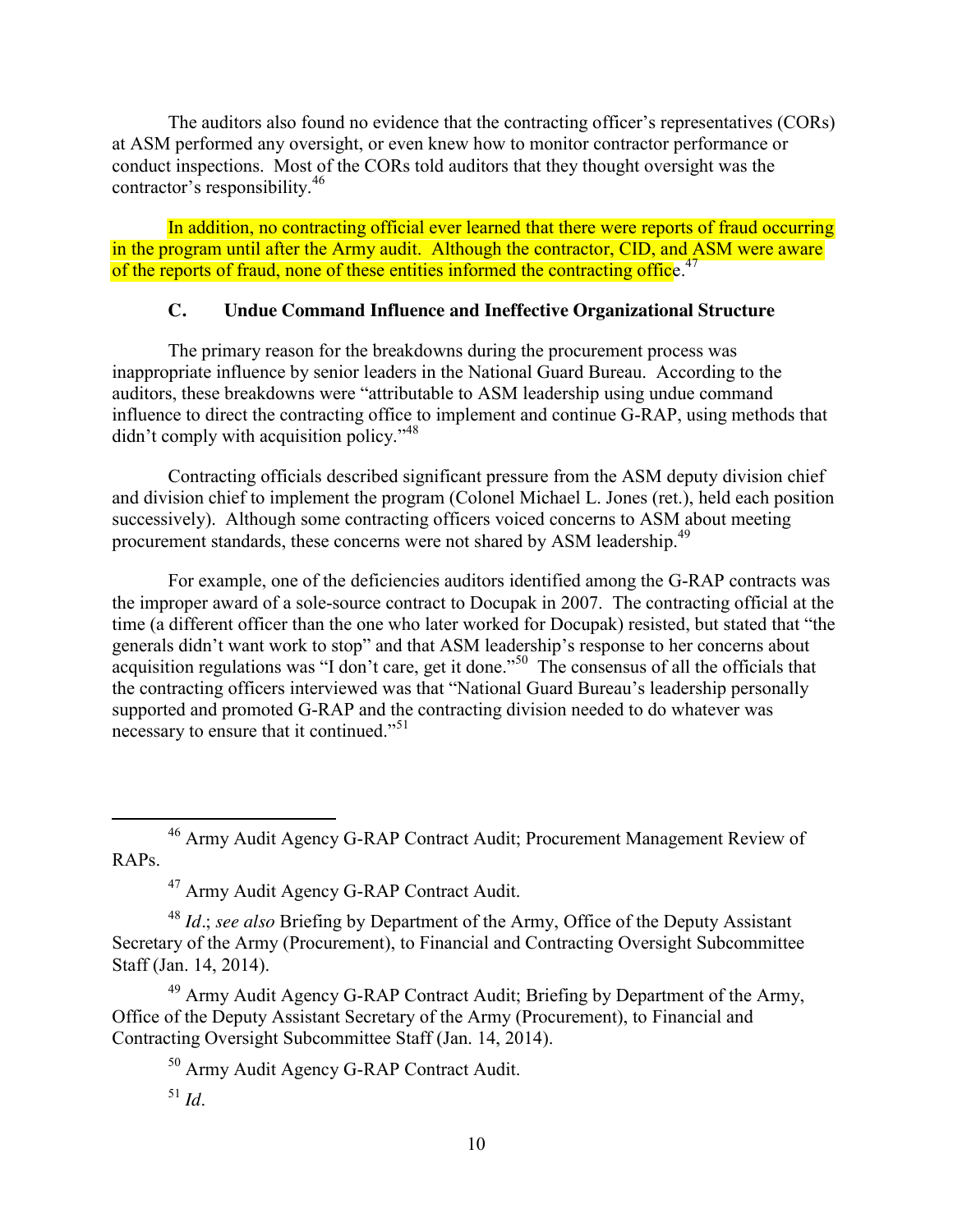Because of the organizational structure of procurement offices in the National Guard Bureau, officials who might have countered this influence were not in a position to do so.<sup>52</sup>The office that should have shielded contracting officers from undue command influence from ASM was the Principal Assistant Responsible for Contracting (PARC). The PARC was also supposed to provide oversight to ensure that the contracting officials were properly trained and that their contract actions complied with the law. One reason that the PARC failed to do so was because organizationally, PARC was parallel to, rather than above, the contracting office. Since the audit, the contracting division has been aligned under  $PARC<sup>53</sup>$ 

Army investigators noted that the sense of urgency for G-RAP should be understood in the context of an extremely challenging environment for recruiting. And while G-RAP proponents, including ASM, acknowledged that the program was a priority, they denied any undue command influence and rejected that any contracting official was asked to disregard procurement regulations. Additionally, one G-RAP contracting official the Subcommittee interviewed disagreed that certain FAR requirements weren't met. However, neither contracting officials, ASM officials nor other G-RAP proponents had previous access to the G-RAP contract audit. $54$ 

## **IV. G-RAP PAYMENTS VIOLATED ANTI-DEFICIENCY ACT**

The Army found that, because Congress had placed limits on the bonuses the Army could pay to encourage the referral of new recruits, payments made under G-RAP were violations of the Anti-Deficiency Act (ADA). The Army also determined that a number of other aspects of G-RAP violated federal law. According to investigators, the ADA violations are significantly higher than any violations previously committed by the National Guard Bureau and rank in the top ten Army-wide ADA violations.<sup>55</sup>

In 2012, a preliminary report of the Assistant Secretary of the Army (Financial Management and Comptroller) found that all expenditures made through the RAP program, a total of \$385.7 million, violated ADA requirements. G-RAP payments violated the ADA in two different respects. First, the Army concluded that G-RAP referral payments were bounties, which are prohibited under federal law.<sup>56</sup> Second, the Army concluded that Congress had

52 *Id*.; Procurement Management Review of RAPs.

<sup>53</sup> Army Audit Agency G-RAP Contract Audit; Procurement Management Review of RAPs.

<sup>54</sup> *See, e.g.*, Subcommittee on Financial and Contracting Oversight, Interview of Lt. Gen. Clyde A. Vaughn (ret.) (Jan. 28, 2014); Subcommittee on Financial and Contracting Oversight, Interview of Col. Michael L. Jones (ret.) (Jan. 27, 2014); Subcommittee on Financial and Contracting Oversight, Interview of Philip Crane (Jan. 15, 2014).

<sup>55</sup> Subcommittee on Financial and Contracting Oversight, Interview of Michael Anglemyer, Program Manager for Anti-Deficiency Act Investigations (Jan. 15, 2014) (hereinafter "Anglemyer Interview").

<sup>56</sup> ADA Report ("[T]his report concluded the \$313,159,240 of GRAP payments made to RAs…were bounties; and as such, violated Title 10, USC, 514(a).").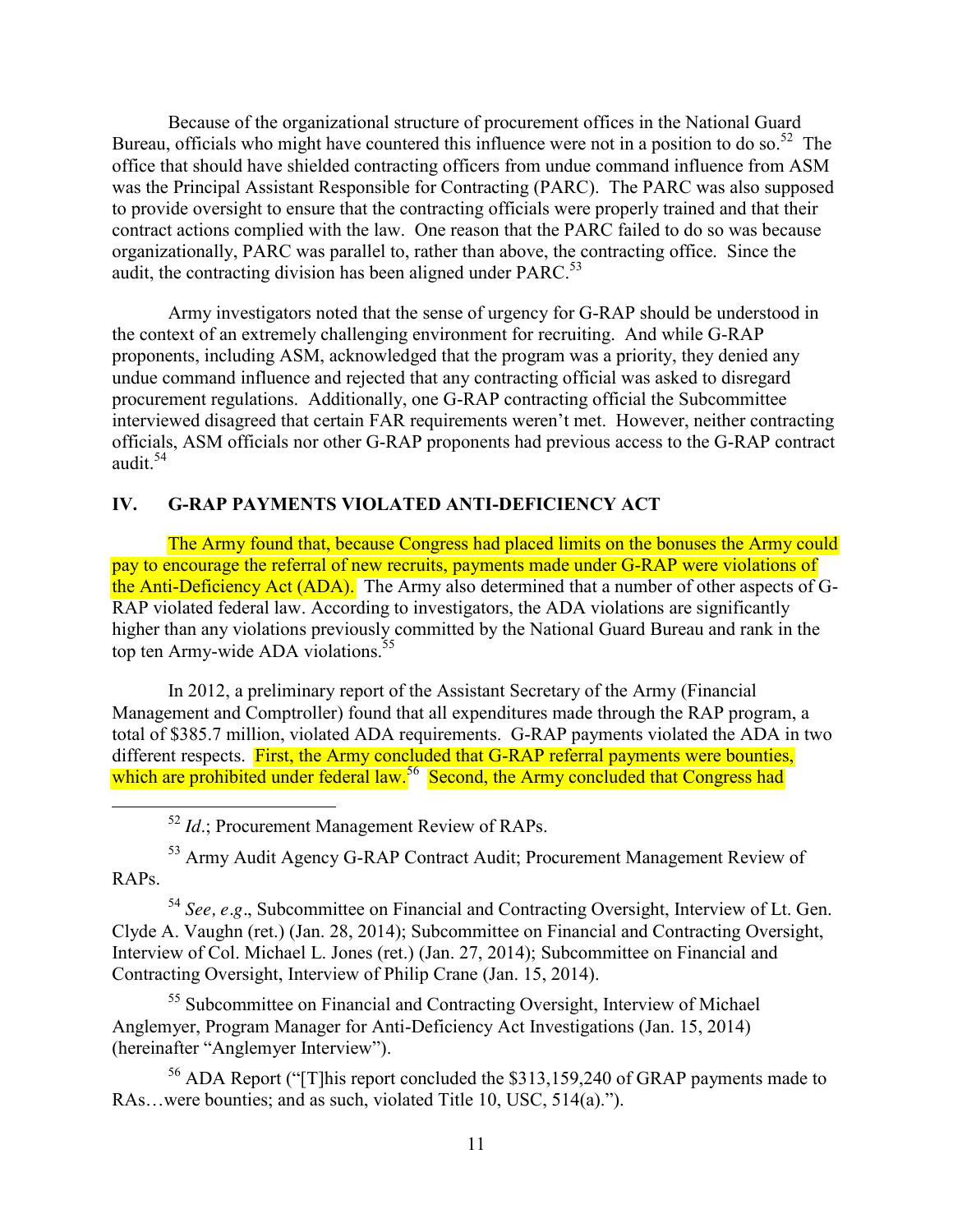limited permissible payments to \$1,000, half of the minimum payment of \$2,000 obtainable through G-RAP.<sup>57</sup> The Army also concluded that the National Guard violated other federal laws because it did not properly coordinate G-RAP with other Army and Department of Defense offices before launching the program.<sup>58</sup>

Some of these issues were considered by National Guard Bureau attorneys at the time of G-RAP's creation. Their legal review determined that the G-RAP referral payments were not bounties because they were not paid directly to soldiers, as the payments were technically to Docupak to provide leads on recruits. The National Guard Bureau also determined that RAP was not precluded by payment restrictions under NDAA, but was "another tool in the toolbox" that Congress had explicitly provided for other recruiting initiatives. A later legal consideration of the program by Army attorneys in 2007 (when the Active Army was beginning A-RAP) did not contradict the Guard's legal opinion.<sup>59</sup>

Majority Subcommittee staff have been unable to determine whether the National Guard Bureau requested legal assistance related to the ADA issue or involved fiscal attorneys in discussions regarding RAP.<sup>60</sup> According to the Army, the National Guard Bureau suffers from a system-wide lack of expertise and training in fiscal law. (Although the Army now requires every operating agency to identify key certifiers who have fiscal law training, this requirement has been only been in place for the last two years.  $b_1$ )

The final ADA investigation report, expected in October 2014, will likely discuss the lack of management attention to RAP and a culture inside the National Guard Bureau that allowed "shortcuts" to occur in the program approval process. $62$ 

#### **V. WITNESSES**

#### **Panel I**

#### **Lieutenant General William T. Grisoli** Director of the Army Staff

U.S. Army

#### **Major General David E. Quantock**

Commanding General U.S. Army Criminal Investigation Command and Army Corrections Command

<sup>58</sup> *Id*.

<sup>59</sup> *Id.* 

<sup>60</sup> *See* Anglemyer Interview*.* 

<sup>61</sup> *Id.*

<sup>62</sup> *Id.*

 <sup>57</sup> *Id*.